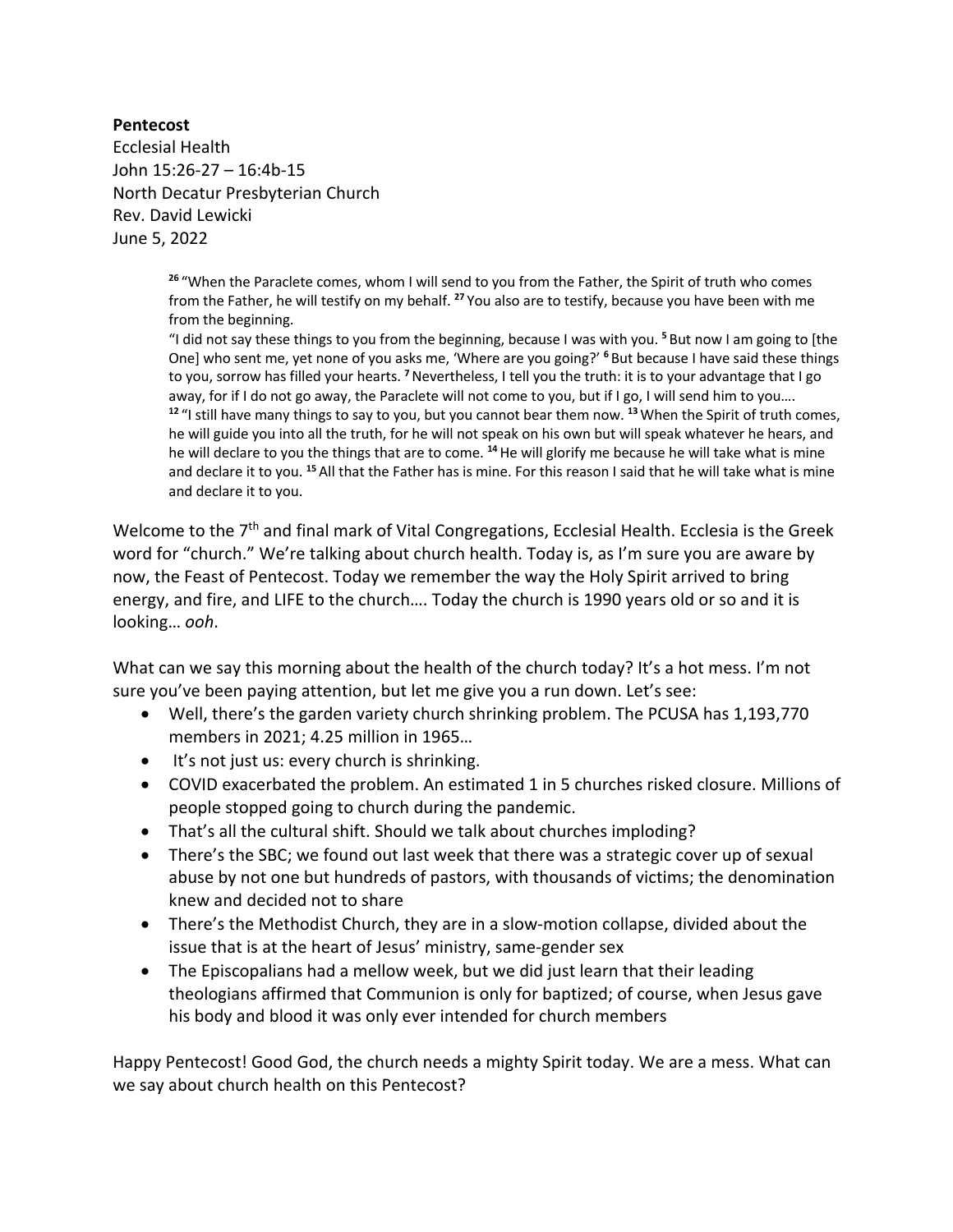Let's start close to home, here at NDPC. Let me first say that when people ask me, "how are things at North Decatur," my answer is, "we're a healthy church." Amen? It may not sound like I'm bragging, but that's saying something these days.

NDPC is healthy by most ways you can measure. Our finances are great—you have been generous throughout the pandemic—not just to the church, but to mission partners. We have terrific elders—we always have. We have a great staff! Worship attendance is down about 1/3 from where we usually are, but that doesn't include the 60-80 folks who watch services online most weeks. Our social media is finally working on all major platforms. Youth groups are meeting again—off to Kent's farm today. Montreat is next week. Mission has been hard, but you all have kept finding ways to support our partners, locally and globally. We're doing something really cool—something we haven't done in years... it's called "planning." I think it's really going to make a difference next church year for how connected you feel.

According to the things you can count in church—money in the plate, butts in pews—NDPC is fine. But church is weird. A church can have cash coming in, we can have people in the pews, we can even have a kind of energy … and all of that doesn't mean that church is *healthy*. You know what I mean? The smallest church can be healthier than the biggest one. Ecclesial health is not about things you can count. There's something else… what is that? Can we name it?

When we started the Vital Congregations Initiative and I read the 7 Marks, it reminded me of another, much older list of church characteristics. A list that tried to name what churches aspire to that can't be measured. In 1910, the Presbyterian Church first wrote into the Book of Order something called the "Great Ends" of the church. We don't talk about "ends" much anymore. Do you know what it means to say something has an "end?" It means *purpose*. What is the "end" of a violin? It's not when it gets run over by a car—it's to make great music. What is the "end" of a tree? To provide shade, to bear fruit, to reproduce. Ends are something the great Greek philosopher Aristotle talked a lot about. Aristotle believed everything had an intrinsic purpose—everything exists for a reason. If something is not moving toward its end, it won't thrive, there won't be life there. But when something is moving in the direction of its end… oh, it's magical—it's just like it's supposed to be, there… there will be life!

So what's the end of the church? What are we here for? Our old fuddy duddy Presbyterian ancestors said there 6 things that define the church's end—even after 110 years, they still hold up. I want to share those 6 ends with you. They're going to sound a little antiquated. But I think you'll like them.

- 1) Proclaim the gospel for the salvation of humankind
- Bring good news. Talk about God's love for the world and for all of us and the saving power of that love. We must be talking about things that matter
- 2) Shelter, nurture, and spiritual fellowship of the children of God
- This is our caring work: shelter, nurture, spiritual fellowship
- 3) Maintenance of divine worship
- Great worship puts us in the presence of God and galvanizes us for life
- 4) Preservation of the truth